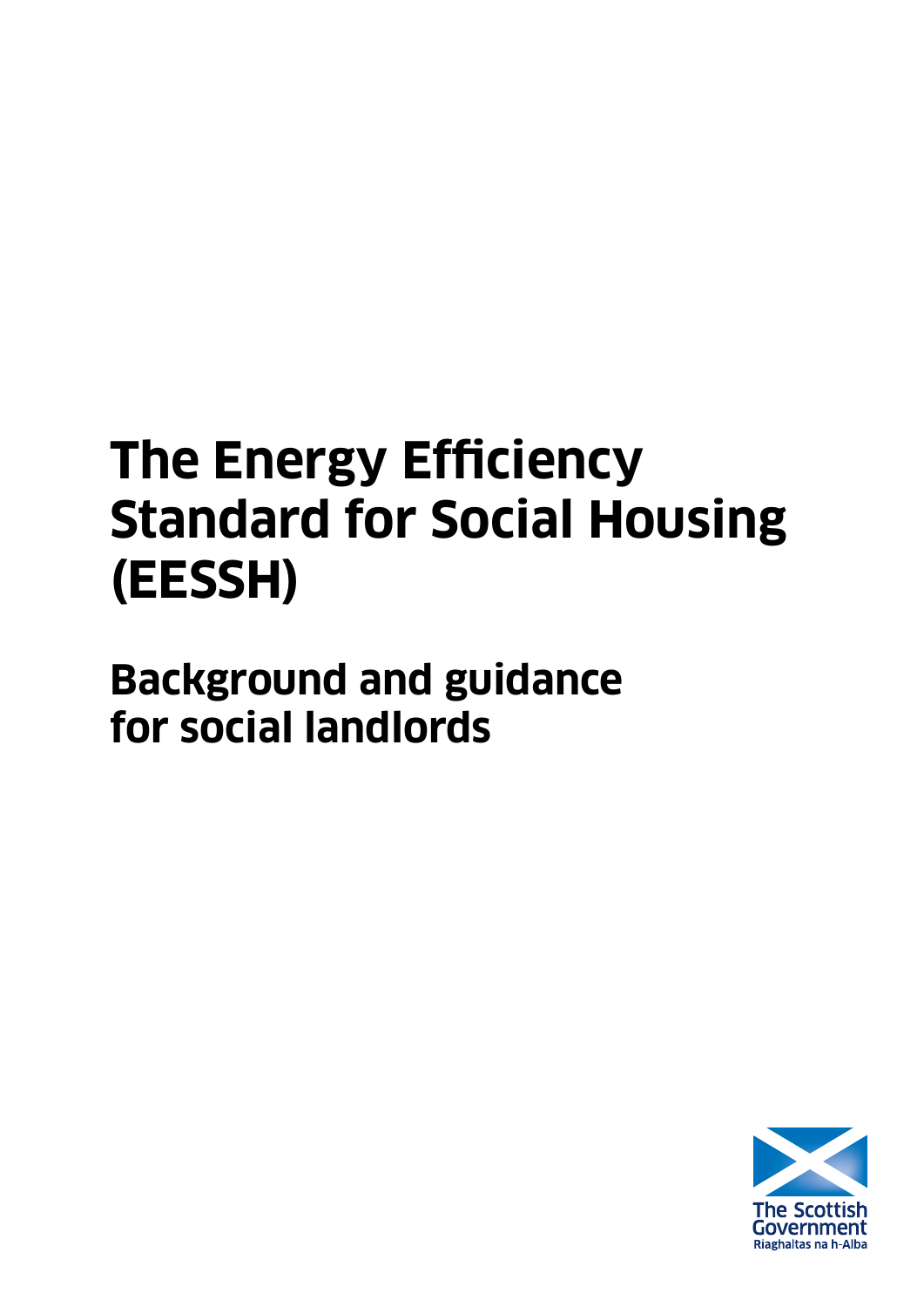| <b>Table of Contents</b>                    | Page |  |
|---------------------------------------------|------|--|
| <b>Executive Summary</b>                    | 3    |  |
| 1. Purpose & background                     | 5    |  |
| 2. Developing the EESSH                     | 6    |  |
| 3. The EESSH ratings and methodology        | 8    |  |
| 4. Stock information                        | 11   |  |
| 5. Benefits, costs and funding              | 12   |  |
| 6. Risk management                          | 13   |  |
| 7. Review of the EESSH                      | 15   |  |
| 8. Regulation                               | 15   |  |
| 9. Further Advice for landlords and tenants | 16   |  |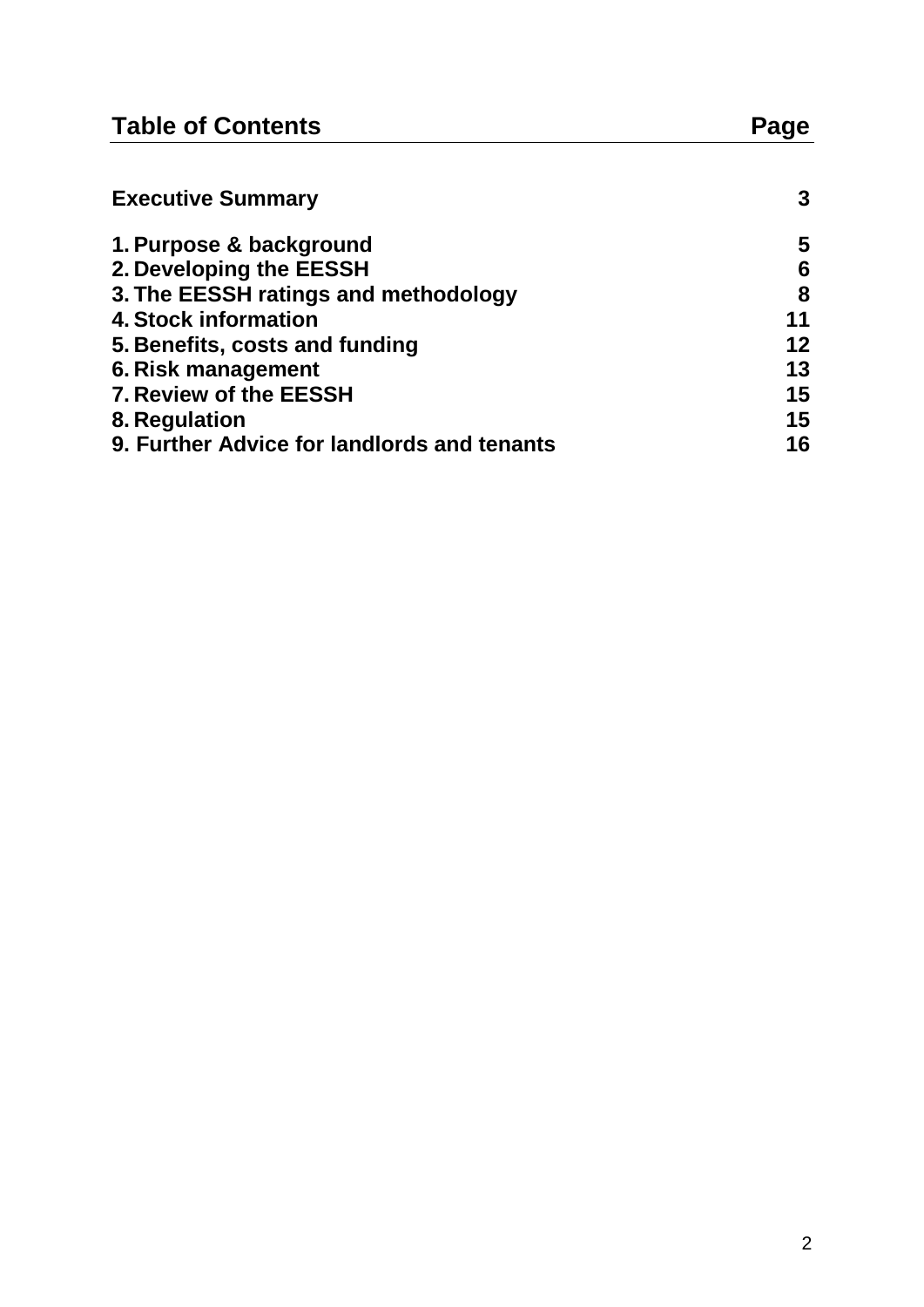# **Executive Summary**

## **Purpose and background**

The EESSH aims to encourage landlords to improve the energy efficiency of social housing in Scotland. This supports the Scottish Government's vision of warm, high quality, affordable, low carbon homes and a housing sector that helps to establish a successful low carbon economy across Scotland, as set out in the Sustainable Housing Strategy (SHS). Both the SHS and the EESSH were subject to public consultation over the summer of 2012.

## **Developing the EESSH**

The Scottish Government and stakeholders have worked together to agree the EESSH. This has involved significant input from experts drawn from the social housing sector and the energy efficiency community, including extensive engagement with housing sector representative stakeholder groups. Taking lessons learned from the SHQS, the EESSH has been developed as a simple and flexible standard, using modelled case study examples, with detailed peer review, to inform it"s design.

## **The EESSH ratings and methodology**

The EESSH sets a single minimum Energy Efficiency (EE) rating for landlords to achieve that varies dependent upon the dwelling type and the fuel type used to heat it. The ratings reflect that some dwelling types are more challenging to improve than others. Social landlords must ensure that they achieve the relevant minimum EE rating by the first milestone of 31 December 2020, for all applicable social housing. The standard does not prescribe which measures must be installed and landlords can choose measures that are suitable for a range of contexts. A set of Reasonable Measures, highlighted because they provide a good balance of benefits and cost, have been identified and landlords should consider these when preparing their approach to achieving the standard. For harder to treat properties, additional measures should be considered and landlords are encouraged to look for creative approaches including using renewable technologies.

## **Stock condition data**

As the EESSH is a variable rating, it is vital that social landlords can identify the energy efficiency rating of their stock at the outset, so good quality information on the energy efficiency of dwellings is important. While it is anticipated that landlords will increasingly make use of Energy Performance Certificates (EPCs) for each property, there is no requirement inherent in achieving the EESSH that social landlords must purchase a new EPC for every property.

## **Benefits**

The EESSH will mean that in the main no social property will be lower than a 'C' or 'D' energy efficiency rating, meaning that tenants should benefit from a warmer home, which could mean lower fuel consumption, lower energy bills and less tenants in fuel poverty. Attaining the EESSH is projected to provide benefits to social tenants of around £127m each year due to improved energy efficiency.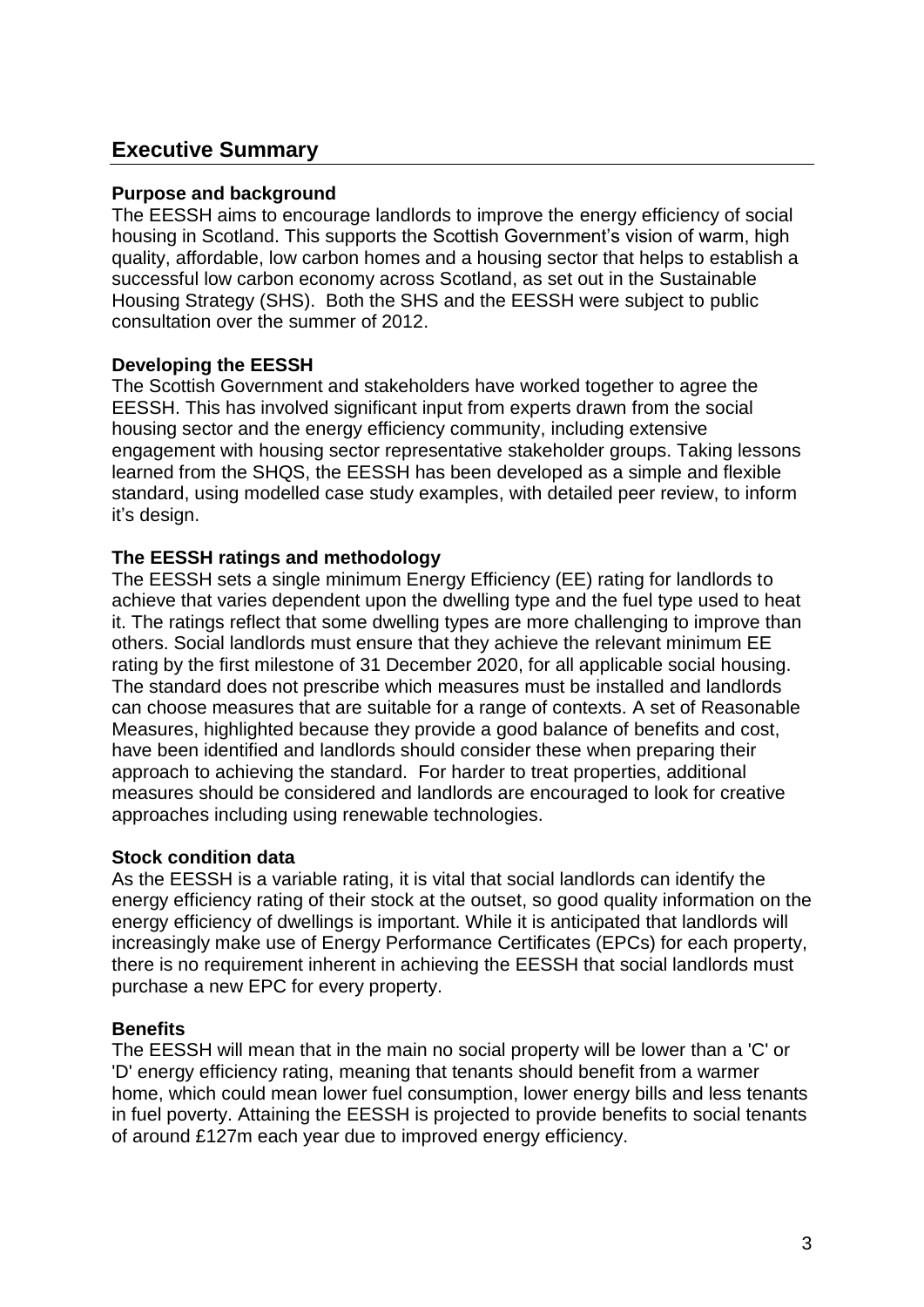#### **Costs & funding**

On the basis of compliance with the SHQS, 64% of social housing would already meet the relevant EESSH rating at 01 April 2015. The total cost to achieve the EESSH is estimated to be around £900m. It is anticipated that landlords will make use of the available funding from public and regulated energy company funded energy programmes. The Scottish Government's Home Energy Efficiency Programmes for Scotland (HEEPS) funding will help landlords in circumstances where owners in mixed tenure stock are reluctant to agree to the installation of common measures.

#### **Risk management**

Landlords will be able to take account of their individual circumstances when constructing business and financial plans for delivery of the EESSH. Landlords will be able to use temporary exemptions from meeting the EESSH minimum ratings in defined circumstances. This includes, from 2017, circumstances where landlords, despite all reasonable efforts, cannot access external funding to pay for a measure necessary, over and above business as usual upgrades, to achieve the EESSH.

#### **Review**

It is proposed that there will be a review of the EESSH in 2017. It is acknowledged that a review period is prudent to enable a further consideration of the cost assumptions and the potential risks to landlords in achieving the standard, taking account of progress to date and the availability in practice of expected funding streams while also enabling further consideration of progress toward the 2020 milestone. The outcome of the review will inform future decisions on the terms of the EESSH, including setting further milestones beyond 2020.

## **Regulation**

The Scottish Housing Regulator (SHR) will monitor compliance with the EESSH following support expressed for this role through the EESSH consultation. Social landlords will be required to collect robust data on their progress in delivering the EESSH and to provide the SHR with proportionate annual information on compliance.

## **Support for landlords and tenants**

The Scottish Government and stakeholders have developed a dedicated EESSH website to help support landlords and provide further advice and information to tenants. The website contains a comprehensive range of publications, information and links. The EESSH website has a dedicated tenants" area and a Tenants" guide is available in a downloadable format.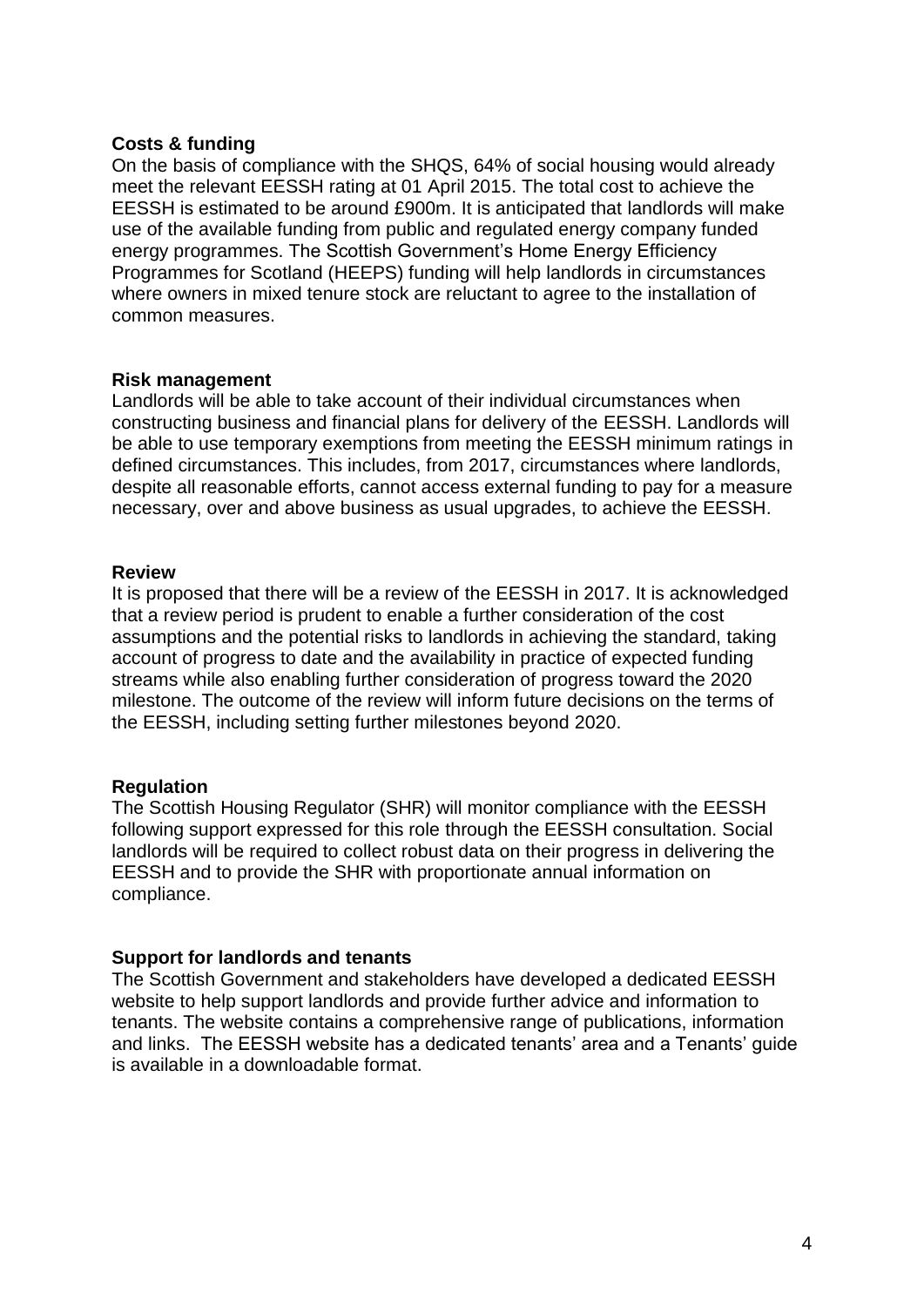# **1.0 Purpose and Background**

**1.1** The Scottish Government's proposals for a new Energy Efficiency Standard for Social Housing (EESSH) followed from 'Homes Fit for the 21<sup>st</sup> Century' which was published in February 2011. This had set out the Scottish Government"s vision for housing for the coming decade and our commitments that by April 2015, all social landlords must ensure that all their dwellings pass all elements (where applicable) of the Scottish Housing Quality Standard (SHQS); and that by November 2016, so far as is reasonably practicable, nobody will be living in fuel poverty in Scotland.

**1.2** Separately, the Climate Change (Scotland) Act 2009 set a world-leading target of a 42% reduction in greenhouse gas emissions against 1990 levels by 2020. By 2050, an 80% target reduction should be achieved from the 1990 baseline.

## **The Sustainable Housing Strategy**

**1.3** The Scottish Government is committed to tackling fuel poverty and meeting the challenging targets for reducing carbon emissions set by the Scottish Parliament. The Sustainable Housing Strategy (SHS) sets out the actions to be taken to support our vision of warm, high quality, affordable, low carbon homes and a housing sector that helps to establish a successful low carbon economy across Scotland. Both the SHS and the EESSH were subject to consultation over the summer of 2012, and the finalised Sustainable Housing Strategy<sup>1</sup> covered energy efficiency for all tenures. While the EESSH is concerned only with social housing, we have established a working group to develop proposals for minimum energy efficiency standards in private sector housing, taking account of issues raised in the consultations.

## **The Climate Change (Scotland) Act 2009**

**1.4** The Climate Change (Scotland) Act 2009 requires public bodies, such as councils, to ensure that they are acting sustainably through their actions and through the decisions they make. Councils also have statutory duties, through the requirement to have Local Housing Strategies (LHS) in place, and specific guidance<sup>2</sup> has been issued on addressing climate change.

# **Home Energy Efficiency Programmes for Scotland (HEEPS)**

**1.5** Local authorities have a key role to play in energy efficiency matters affecting their areas. They also have a key role to play in delivering the Scottish Government"s Home Energy Efficiency Programmes for Scotland (HEEPS). This will deliver on the Fuel Poverty Forum"s recommendations for a shift of focus to Area Based Schemes (ABS) to tackle fuel poverty but with national schemes to provide for the most vulnerable households wherever they live.

<u>.</u>

<sup>&</sup>lt;sup>1</sup>Sustainable Housing Strategy, Scottish Government,

<http://www.scotland.gov.uk/Publications/2013/06/6324>

 $2$ Local Housing Strategy - Climate Change, Scottish Government, March 2011, [http://www.scotland.gov.uk/Topics/Built-Environment/Housing/supply](http://www.scotland.gov.uk/Topics/Built-Environment/Housing/supply-demand/deliveryframework/lhs/cc)[demand/deliveryframework/lhs/cc](http://www.scotland.gov.uk/Topics/Built-Environment/Housing/supply-demand/deliveryframework/lhs/cc)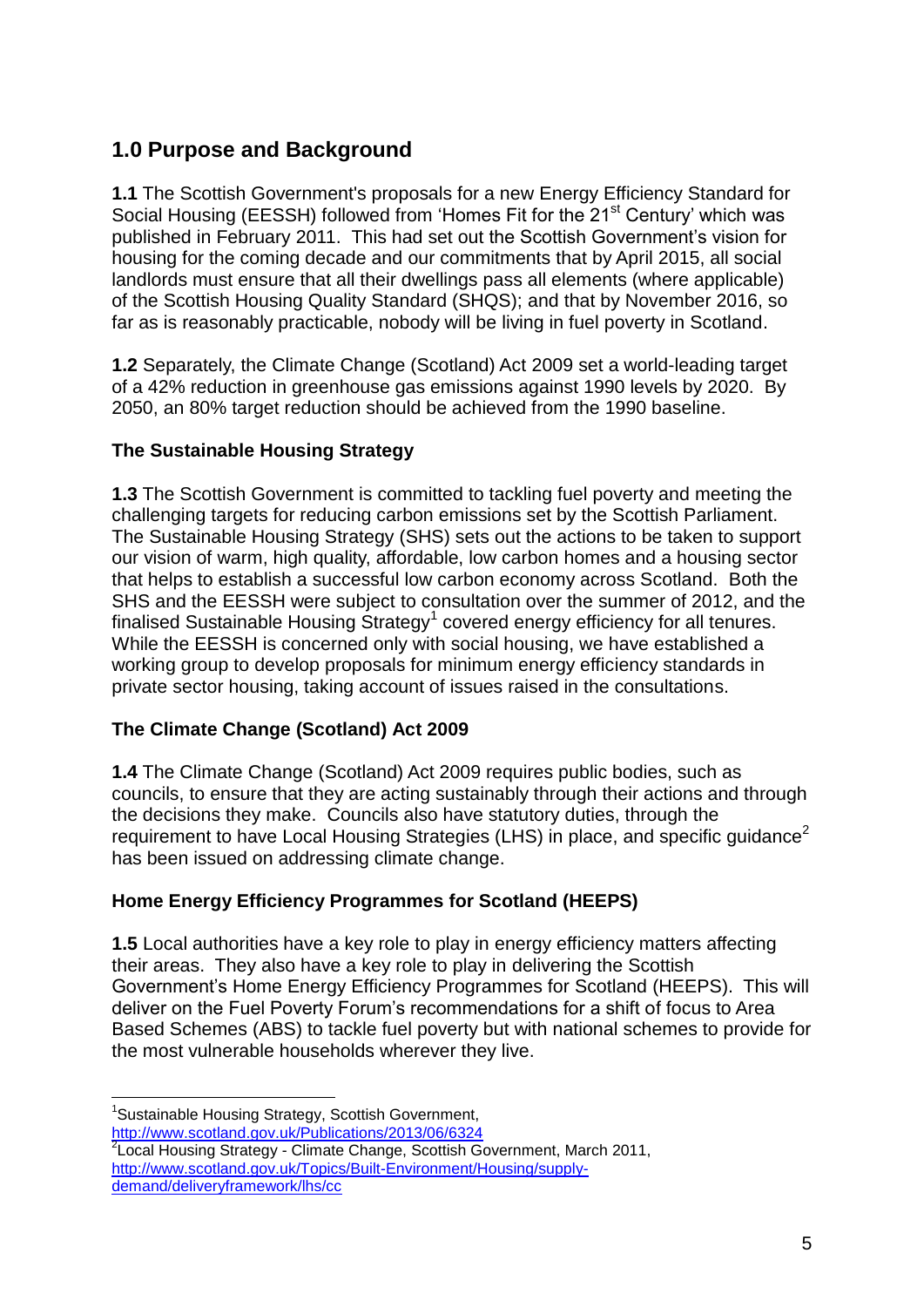**1.6** Local authorities, as strategic housing authorities, have the local knowledge and information needed to identify fuel poor areas and develop schemes. They will work closely with other housing providers in their area, such as Registered Social landlords (RSLs), to ensure the most fuel poor areas are identified and prioritised. HEEPS is being designed to be able to offer significant support to social landlords by helping to address issues such as "blockers" in mixed tenure blocks. We also know that social landlords are making good progress towards meeting SHQS by April 2015 despite the difficulties of consent to common works in mixed blocks and harder-totreat properties.

# **2.0 Developing the EESSH**

**2.1** A working group was set up in 2011 to develop a draft EESSH for public consultation, including representatives from the Scottish Government, Local Authorities, Registered Social Landlords (RSLs), the Energy Saving Trust (EST), the Scottish Federation of Housing Associations (SFHA), the Glasgow and West of Scotland Forum of Housing Associations (GWSF), the Convention of Scottish Local Authorities (COSLA) and the Scottish Housing Regulator (SHR). The remits, agendas and notes of meetings of the different stakeholder groups are available on the Scottish Government website<sup>3</sup>.

# **Building up from the case studies**

**2.2** Draft case studies were produced to profile the most common constructional types and age bands of the housing stock. The age bands represent typical levels of thermal performance for that period, where revisions to building regulations have increasingly improved these levels. The mix of bands also reflects the Scottish House Condition Survey (SHCS) categories of housing stock. It was recognised that the built form of the dwelling also has a bearing. For a house, this is likely to be a semi-detached, end–terraced or mid-terraced. Detached houses were not modelled as they represent less than 1% of the stock. For flats, modelling was done on top, middle and ground floors. Modelling for the draft case studies was done for both gas central heating and electric storage heating. Further dwellings for example, nontraditional building typologies, which can often be harder (or at least more expensive) to treat were also modelled. The modelling work has also been peer reviewed by external technical experts.

**2.3** These modelled case study examples form the backbone of the proposed standard, and for these reasons it was important that the original work was peer reviewed and in effect "validated". The peer review was undertaken at the same time as the consultation, so that respondents had the opportunity to tell us what they saw as the "Harder-to-Treat" dwelling types. This was to show what could be done to improve the energy efficiency of these dwellings.

<u>.</u>

<sup>3</sup> [http://www.scotland.gov.uk/Topics/Built-](http://www.scotland.gov.uk/Topics/Built-Environment/Housing/sustainable/standard/stakeholder/working/group)[Environment/Housing/sustainable/standard/stakeholder/working/group](http://www.scotland.gov.uk/Topics/Built-Environment/Housing/sustainable/standard/stakeholder/working/group)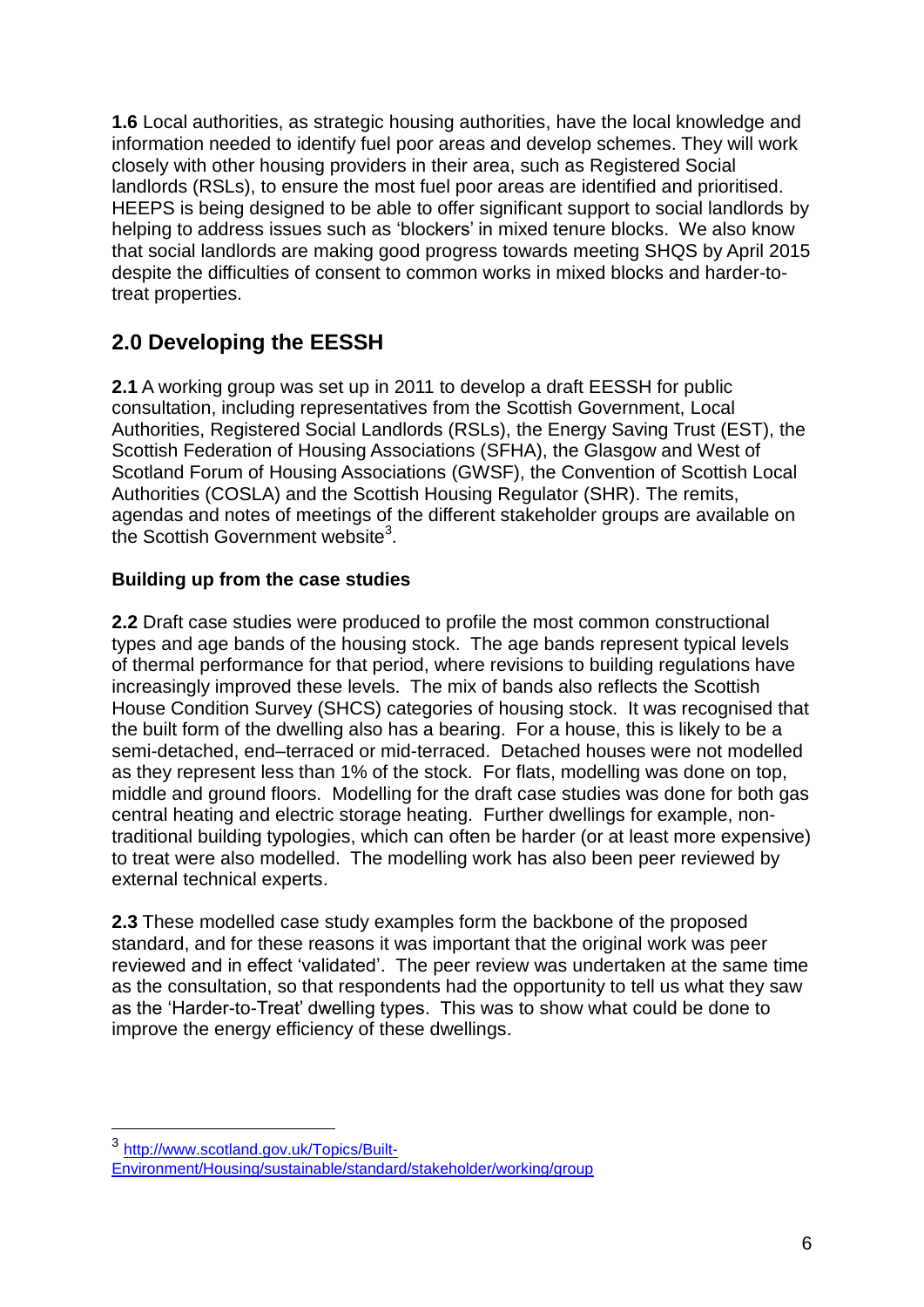## **Other fuels**

**2.4** Other fuels such as Solid Mineral Fuel (for example coal); Liquid Petroleum Gas (LPG), Oil and Biomass were also modelled. Selected case study examples, which were more likely in a rural setting (such as semi-detached and four-in-a- blocks) were modelled and compared against EESSH Electric ratings, as an initial proxy, as was the case originally for SHQS.

## **Consultation process and key findings**

**2.5** The consultation took place in the summer of 2012. It attracted 86 responses from social landlords and the private sector and others. We have listened carefully to the views of a wide range of stakeholders through both the formal consultation exercise and a series of consultation events. In light of the independent consultation analysis findings<sup>4</sup>, and further discussions with stakeholders there is a preference to monitor the proposed standard using the Energy Efficiency (EE) Rating, rather than the Environmental Impact (EI) Rating, which was proposed in the original consultation. As improving the energy efficiency of a home, also has a positive effect on the environment, as less energy is consumed and therefore less carbon emissions are produced, it is recognised that we are still addressing climate change.

**2.6** We have also looked closely at the views expressed around regulation and the setting of ratings. We have worked closely with the Scottish Housing Regulator (SHR) to develop a proportionate approach to monitoring compliance with the EESSH. A simplified rating was also requested. We have listened to stakeholders and we have reduced the number of categories and subsets.

**2.7** We conducted further detailed consultation with key stakeholders over the second half of 2013 and into early 2014 to test cost assumptions against the anticipated availability of funding for energy efficiency measures. Further feedback from this exercise resulted in several amendments being made to provide assurance to social landlords on financial risk. We recognised the need to introduce, in certain defined circumstances, temporary exemptions from the EESSH. We also agreed to conduct a substantive review of EESSH in 2017 to look at actual progress achieved, and the impact on landlord finances from the UK governments' welfare reform changes and changes to funding provided through Energy Company Obligations (ECO).

## **Impact assessments**

<u>.</u>

**2.8** Three impact assessments were undertaken to support the EESSH: The Business and Regulatory Impact Assessment (BRIA), the Equalities Impact Assessment (EQIA) and the Strategic Environmental impact Assessment (SEIA).

<sup>&</sup>lt;sup>4</sup> Developing an Energy Efficiency Standard for Social Housing: Analysis of Consultation Responses, for the full report or;

[Energy Efficiency Standard for Social Housing: Analysis of Consultation Responses - Research](http://www.scotland.gov.uk/Publications/2013/02/9924)  [Findings](http://www.scotland.gov.uk/Publications/2013/02/9924) for the main findings.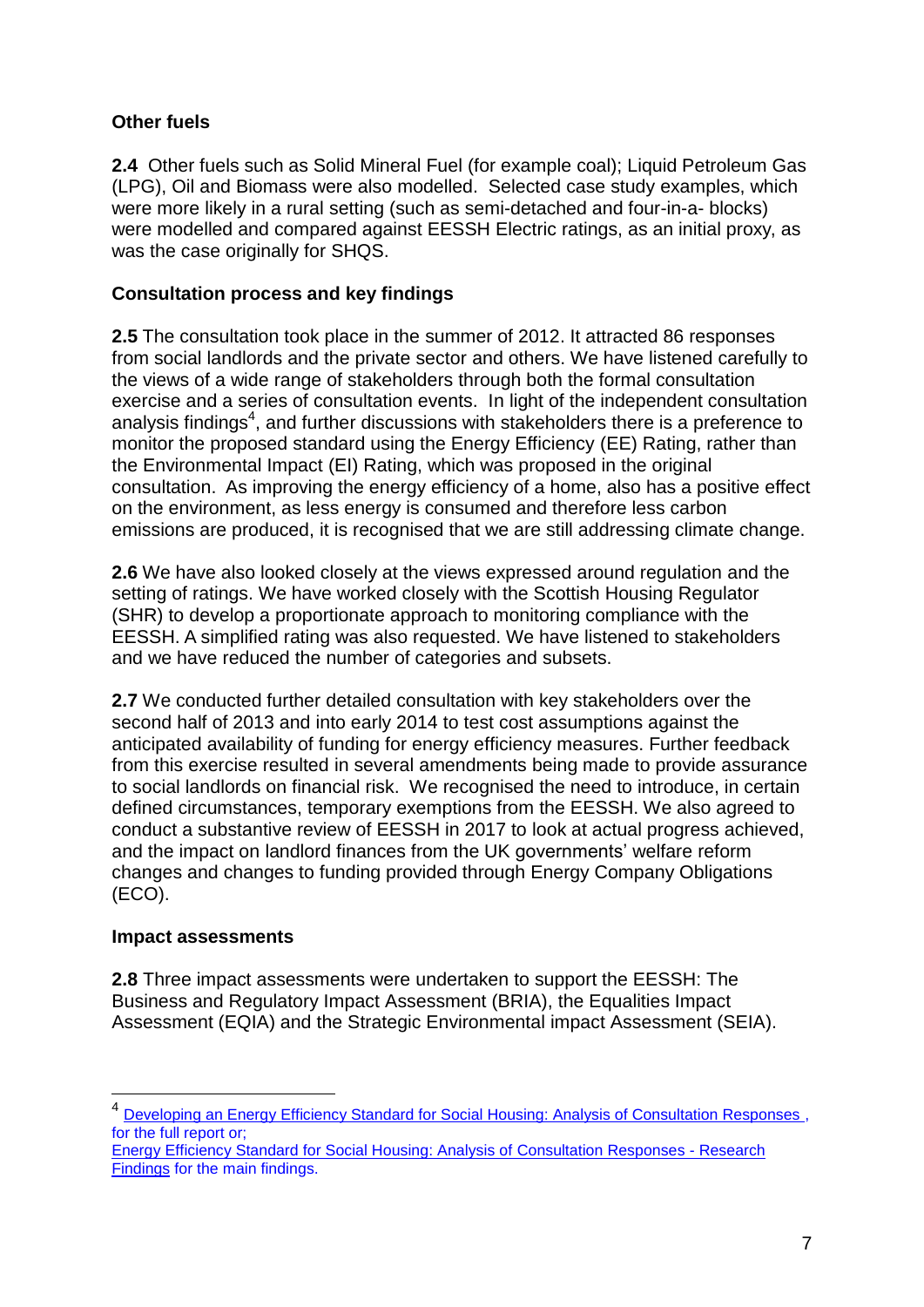**2.9** The BRIA incorporated a modelling exercise involving a representative number of social landlords. It concludes that implementation of the EESSH over and above meeting the SHQS and Business as Usual (BAU) programmed upgrades would cost in the region of £310 million to achieve compliance of 90% of all current social housing stock with EESSH by 2020. It also indicates that it is potentially possible for landlords to achieve 99% compliance of all current social housing stock at a cost of around £900m by 2020. Social landlords are eligible for funding through the Energy Company Obligations (ECO) and Scottish and UK government supported programmes.

**2.10** The EQIA shows that it is unlikely any equality groups will be significantly disadvantaged due to the implementation of EESSH. In fact, it concludes that all social tenants, including those with protected characteristics are likely to benefit from the new standard as it aims to improve the energy efficiency of the social housing stock in Scotland. In particular, it has the potential to help those living in fuel poverty as they should be able to heat their homes more cost effectively.

**2.11** The SEIA process helped identify where environmental objectives might be affected. It recognised that the implementation of the EESSH would have a positive impact on climatic factors. Other environmental interests assessed in the report relate to the potential impacts on bats, pine martens and birds - It is clear however from the measures already in place to protect these species, including licensing requirements as appropriate, that it is highly unlikely the new standard would have significant environmental impacts on these species.

# **3.0 The EESSH ratings and methodology**

**3.1** The EESSH aims to encourage landlords to improve the energy efficiency of social housing in Scotland. It sets a single minimum Energy Efficiency (EE) rating for landlords to achieve that varies dependent upon the dwelling type and the fuel type used to heat it. The ratings reflect that some dwelling types are more or less challenging to improve than others.

**3.2** The minimum EE ratings for the 2020 milestone are set out in the table below.

|  |  | Table 1. EESSH minimum ratings for 2020 |  |  |  |
|--|--|-----------------------------------------|--|--|--|
|--|--|-----------------------------------------|--|--|--|

|                                         | EE Rating (SAP 2009) |                 |  |  |
|-----------------------------------------|----------------------|-----------------|--|--|
| <b>Dwelling type</b>                    | Gas                  | <b>Electric</b> |  |  |
| <b>Flats</b>                            | 69                   | 65              |  |  |
| Four-in-a-block                         | 65                   | 65              |  |  |
| Houses (other than<br>detached)         | 69                   | 65              |  |  |
| Detached                                | 60                   | 60              |  |  |
| <b>Other fuels</b> - SHQS requirements. |                      |                 |  |  |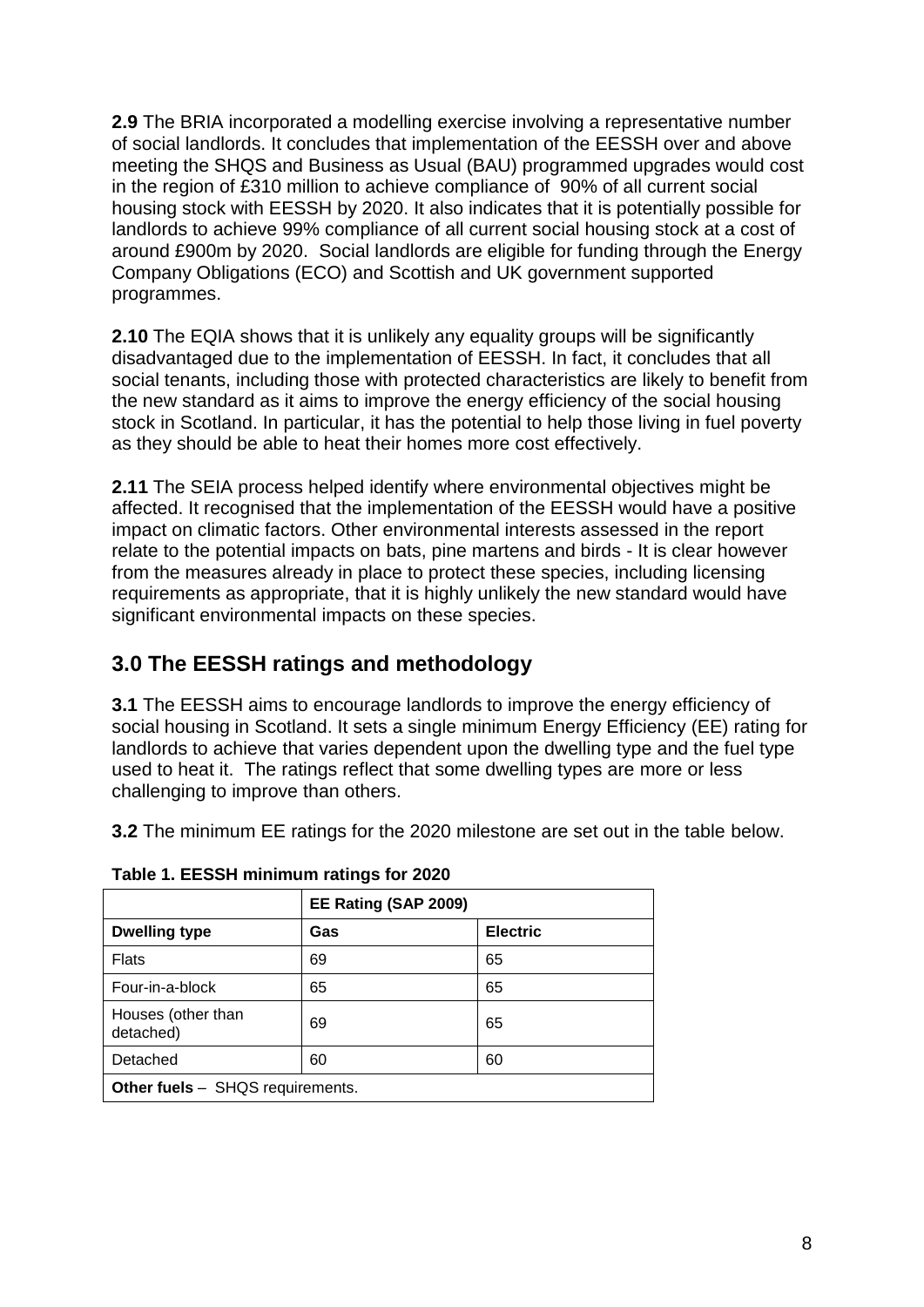**3.3 Social landlords must ensure that they achieve the relevant minimum EE ratings by the first milestone of 31 December 2020 for all applicable social housing.** The intention is that further EESSH milestones may be set after this date, if it is necessary, to ensure that the energy efficiency of the social housing stock continues to improve as we approach the 2050 target in the Climate Change (Scotland) Act and that tenants benefit from acceptable levels of home energy efficiency. The planned review of EESSH in 2017 will consider any new milestones alongside issues such as progress to date and the availability of relevant funding sources.

**3.4** The new standard effectively replaces Element 35 of the SHQS. Elements 31 to 34 of SHQS, which apply to particular energy-efficiency measures which must be installed in the stock, will continue to apply (although any dwelling required to meet the EESSH ratings will typically have at least these upgrades installed). Non-energyefficiency elements of SHQS will also continue to apply. In addition, to act as a safeguard the dwelling's current EI rating should not decrease as new measures are installed.

**3.5** Given the relatively small numbers involved (coal itself accounts for less than 1% of the social stock), the minimum EE ratings for dwellings which use fuel types other than gas or electricity, such as solid mineral fuel (e.g. coal), Liquid Petroleum Gas (LPG), oil and biomass, continue at their current levels as set in Element 35 of the SHQS. Social landlords will of course still be considering how to improve these properties, for example fuel-switching may be an option which arises. Again this position will be reviewed in 2017.

## **"Reasonable Measures" methodology**

**3.6** Working closely with an External Working Group, whose membership was drawn from social landlords and representative bodies, the Scottish Government developed the proposed EESSH ratings by applying a set of "reasonable measures" to representative stock types using the RdSAP methodology, assuming that the dwellings were already compliant with SHQS. SHQS compliance remains a target for April 2015 as part of complying with the social housing charter. These reasonable measures are set out in the table below, although not all of them are relevant to all house types (loft insulation being one obvious example). They were chosen on the grounds that they offer reasonable improvements in energy efficiency relative to the cost of installing them. Most measures are also eligible for external funding.

| Condensing boilers       | Loft insulation top-up            |
|--------------------------|-----------------------------------|
| Double/secondary glazing | Floor insulation                  |
| Heating controls         | Compact fluorescent lighting      |
| Storage heaters          | Solid wall insulation (external)* |
|                          |                                   |

#### **Table 2. List of reasonable measures**

\* Solid wall insulation was not modelled as a reasonable upgrade for pre-1919 buildings, due to the potential technical challenges (although it may be suitable for some buildings)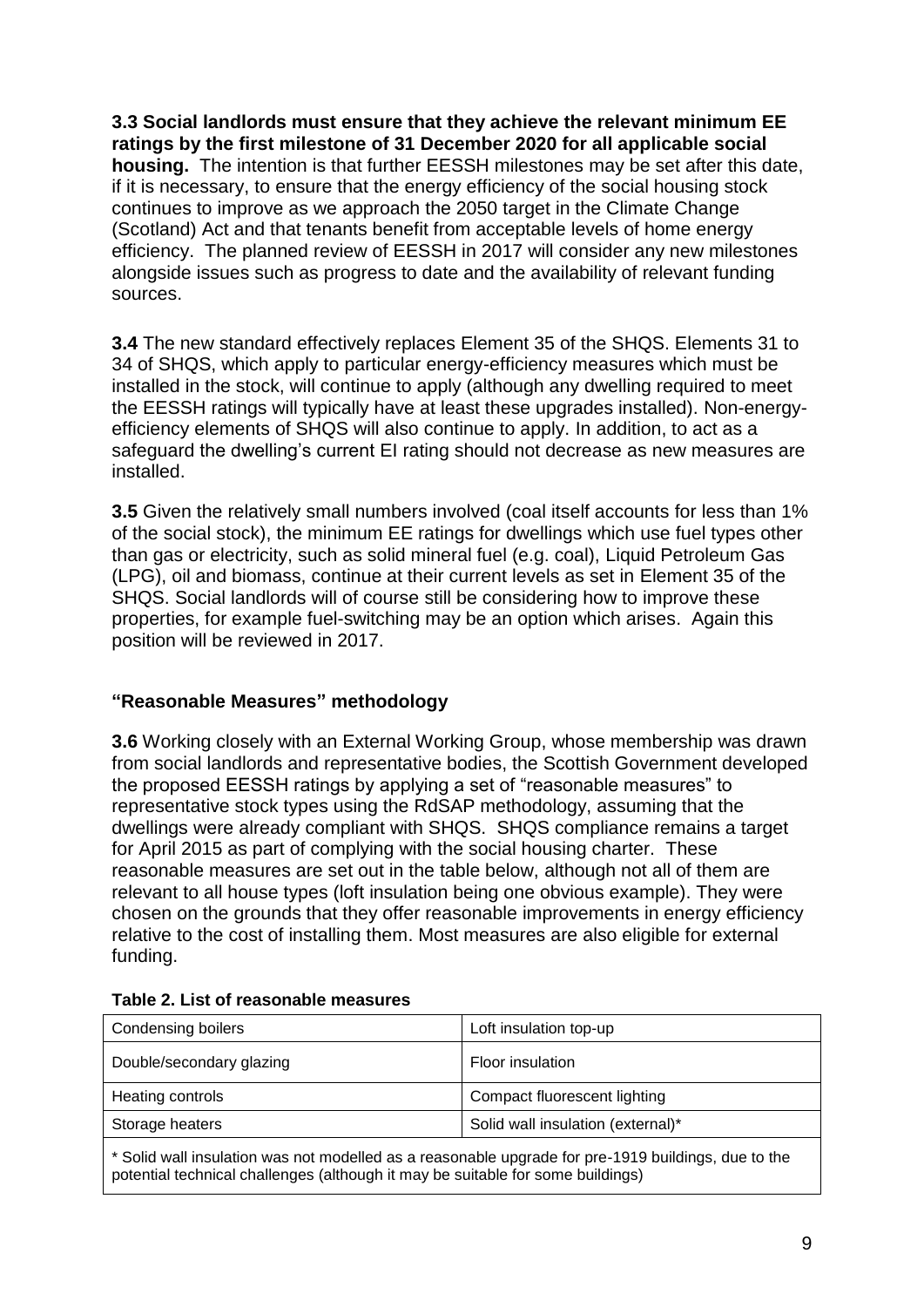## **General approach to compliance**

**3.7** It is anticipated that social landlords will generally look to install 'Reasonable Measures" **first** before looking at other "Additional Measures" (see below), where it has been identified that a dwelling does not already meet the minimum EESSH rating. This will follow-on from an initial consideration of what Business as Usual (BaU) works (i.e. cyclical replacement of existing elements, for example boilers, windows and storage heaters) are planned to occur anyway. In most cases, the use of BaU and reasonable Measures should achieve the relevant EESSH rating, though it is important to remember that if social landlords can achieve higher ratings, this will provide a warmer home. Social landlords, subject to cost/benefit decisions, may also decide to install measures which achieve significantly higher ratings at the outset which will mean that they are 'future-proofing' their stock.

**3.8** Notwithstanding the above, it is important to note that the EESSH does not prescribe which measures must be installed so **social landlords are free to meet the EESSH minimum ratings as they see fit, using any available measures. It is for landlords to identify the most cost-effective measures, in their individual operating context, and use these to achieve the standard.** The [EESSH website](http://www.energyefficientsocialhousing.org/) provides a range of case study examples to aid social landlords in making these decisions.

## **Harder to treat properties**

**3.9** For some harder to treat properties, Solid Wall Insulation (SWI) may be appropriate. For other stone-built properties and pre-1919 tenements with an attractive façade, Internal Wall Insulation (IWI) can be used. It must be stressed that IWI has not been modelled in EESSH as a "reasonable measure" for solid stone properties altogether, as it is recognised that potential disruption to tenants has to be taken into account. This is not to say IWI is not a feasible solution for some properties, and this can be undertaken with appropriate technical advice, should a social landlord wish to make these homes warmer in this way. Equally, it is possible to undertake partial External Wall Insulation (for example at the rear or gable end).

## **Additional measures**

**3.10** For the minority of properties where social landlords cannot achieve the minimum EE rating using only reasonable measures then additional measures are likely to be required. Landlords are encouraged to be creative and innovative in their approaches to improving energy efficiency and to assess all available options. A range of renewables solutions such as Biomass, Solar Hot Water, PV, Air/Ground Source Heat Pump, Micro Combined Heat and Power, may be considered. Options such as district heating, heat recovery and flat-roof insulation may also be appropriate in specific circumstances. As noted previously the decision on what measures are installed to ensure compliance with the standard lies with the individual social landlord.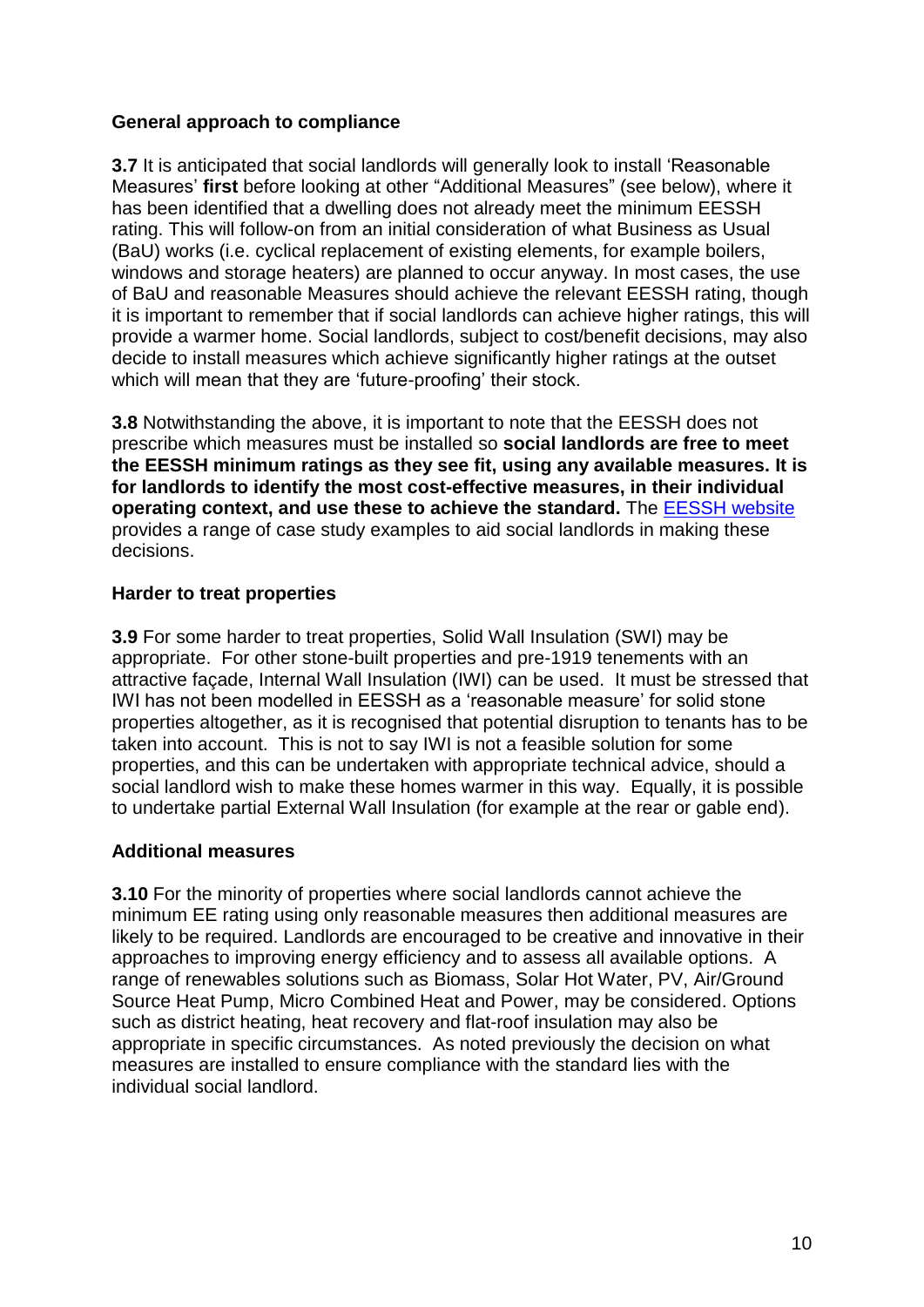# **4.0 Stock information**

**4.1** As the EESSH is a variable rating, it is vital that social landlords can identify the energy efficiency rating of their stock at the outset. Social landlords are currently monitoring progress towards achieving the SHQS by 2015. This includes using energy efficiency data to report on Element 35 of the SHQS (reaching a required SAP rating). While it is anticipated that landlords will increasingly make use of Energy Performance Certificates (EPCs) for each properly, there is no requirement inherent in achieving the EESSH that social landlords must purchase a new EPC for every property. Energy modelling can be undertaken to assess the baseline energy efficiency ratings of stock, without the need to lodge a new EPC for every property.

**4.2** It is anticipated that landlords will already have or be working towards a property database that holds detailed condition and energy efficiency information for each individual property in ownership. Whether this is achieved by a survey of every property or by "cloning" or "extrapolation" from samples is likely to depend upon the scale and variations of property type within the property portfolio. Whichever method is chosen, landlords will need to be assured that their information is fully robust, supports business and investment planning processes and enables accurate reporting to the Scottish Housing Regulator.

**4.3** Social landlords will wish to decide for themselves when it would be most beneficial to "refresh" energy efficiency details, including EPCs, to reflect the instalment of any new energy efficient measures to a property and record this into the systems they have in place. As work may be phased, social landlords will need to consider when is the best point in time to record improvements. This will enable landlords to build their asset management information of their housing stock, which will also help in reporting levels of compliance to the Scottish Housing Regulator.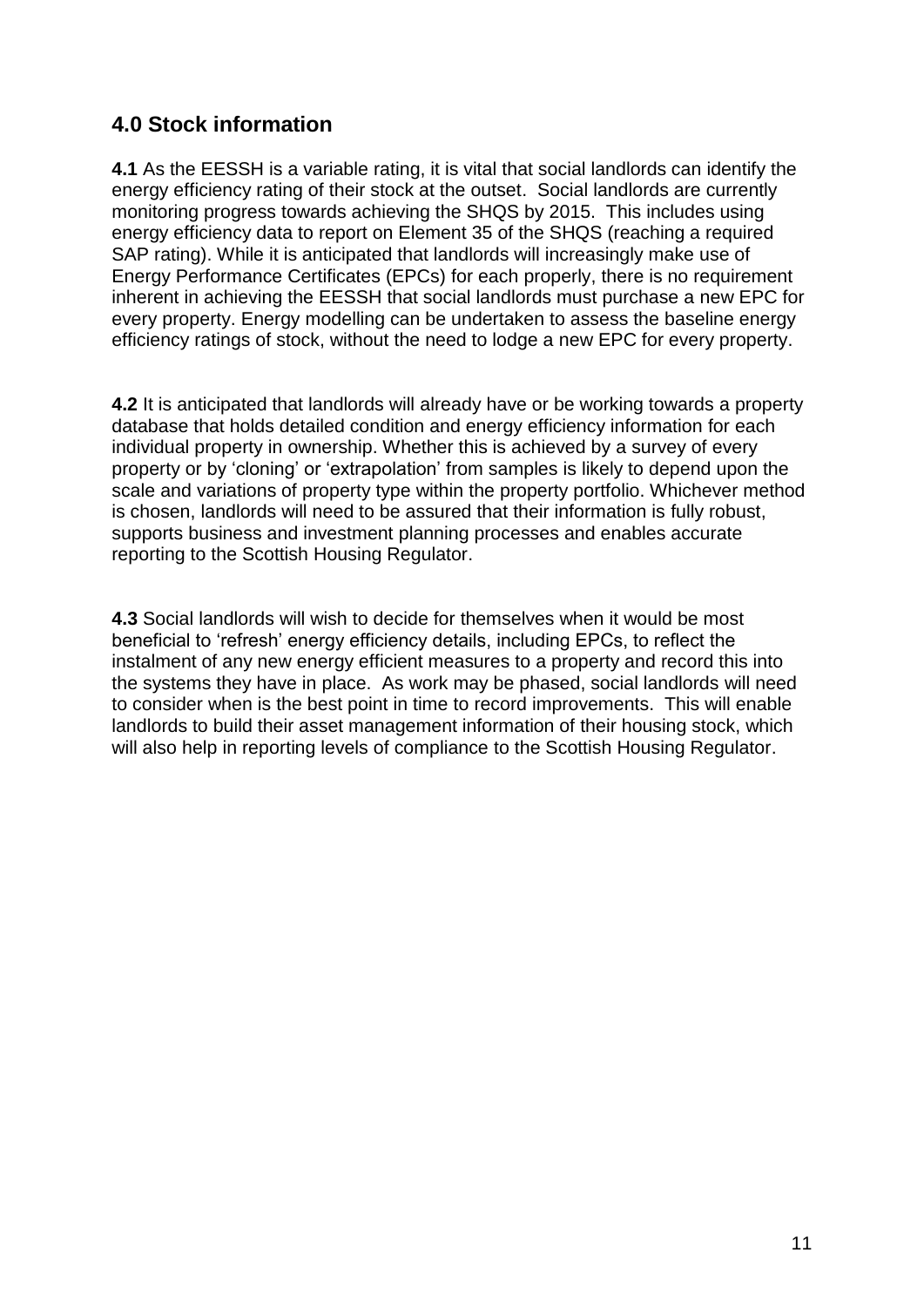# **5.0 Benefits, costs and funding**

## **Benefits of delivering the EESSH**

**5.1** For tenants, the EESSH will mean that in the main no social property will be lower than a 'C' or 'D' energy efficiency rating, meaning that tenants should benefit from a warmer home, which could mean lower fuel consumption, lower energy bills and less tenants in fuel poverty. Attaining the EESSH, in addition to regulations specifying minimum energy efficiency of new boilers, is projected to provide benefits to social tenants of around £127m each year due to improved energy efficiency. This is equivalent to an average of around £210 per year per household.

**5.2** For climate change carbon abatement, attainment of the EESSH is projected to reduce carbon output by 760kT per annum from the social rented sector.

## **Estimated costs for social landlords of compliance with the EESSH**

**5.3** The Scottish Government worked with case study landlords to produce estimates of EESSH compliance rates and associated additional costs. On the basis of compliance with the SHQS, 64% of social housing would already meet the relevant EESSH rating at 01 April 2015. The table below reports the results.

| 64%    |
|--------|
| 88%    |
| £519   |
| £166m  |
| £144m  |
| £310m  |
| 99%    |
| £1,495 |
| £478m  |
| £415m  |
| £892m  |
|        |

## **Table 3. EESSH Scottish level costs and compliance**

Costs per dwelling are calculated by dividing the relevant total cost by the total Scottish social housing stock.

# **Funding**

**5.4** It is anticipated that landlords will make use of the available funding from public and regulated energy company programmes. A full list of available funding sources can be found on the EESSH website.

**5.5** Social landlords are eligible for the Carbon Saving and the Carbon Saving Communities elements of ECO. The Scottish Government"s Home Energy Efficiency Programmes for Scotland (HEEPS) funding will help landlords in circumstances where owners in mixed tenure stock are reluctant to agree to the installation of common measures. Social landlords will also be able to use a proportion of this funding for enabling costs such as home visits, transport and scaffolding.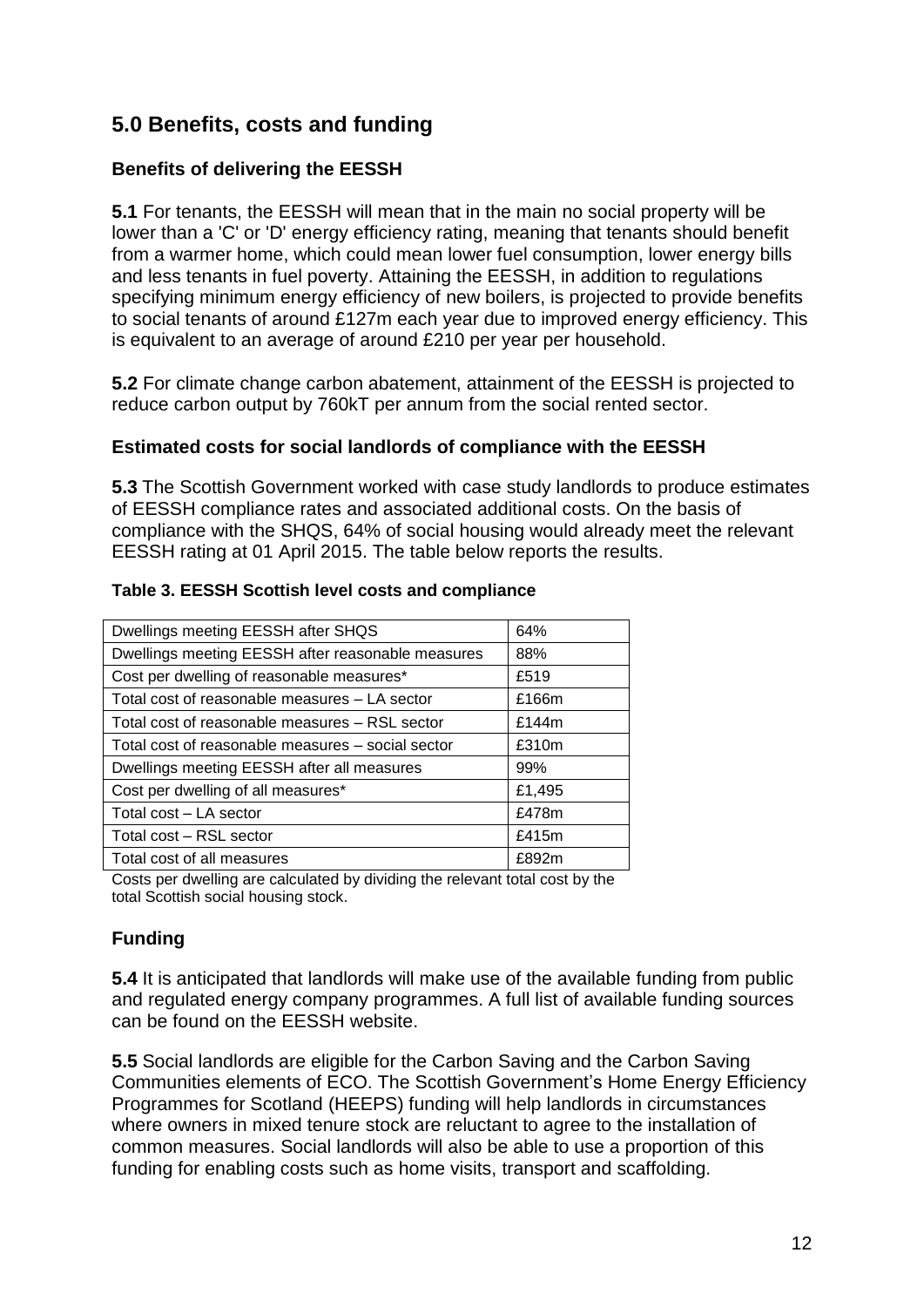**5.6** A variety of other funding sources are available. Some of them, such as the Renewable Heat Incentive (RHI), will be of particular importance for funding the more expensive further measures, including renewable options such as air source heat pumps and biomass boilers. The RHI pays participants of the scheme a fixed tariff for every unit of renewable heat generated, with tariffs set so that the cost of upgrading to these technologies will be repaid over the lifetime of the upgrade. The availability of funding for energy-efficiency measures is supported not only by Scottish Government and UK Government commitments to their respective climate change targets, but also by the EU Energy Efficiency Directive (2012/27/EU), which establishes a common framework of measures for the promotion of energy efficiency to ensure the achievement of the EU"s 2020 energy-efficiency target. This includes a legal obligation to establish energy-efficiency obligations schemes or policy measures in all Member States.

# **6.0 Risk management**

**6.1** There are a range of important factors which affect the costs attributable to EESSH, as well as the approach that landlords should take when determining their strategy for compliance with EESSH. Social landlords will want to carefully consider these when updating their business plans, determining their own estimations of cost and planning their EESSH investment strategy.

# **Strategic asset management and financial planning**

**6.2** The rationale for setting EESSH in terms of an Energy Efficiency rating, rather than specifying specific measures which must be installed, is to provide landlords with the maximum flexibility to determine for themselves the most appropriate way to work towards compliance with the standard. In this way landlords will be able to take account of their individual circumstances when constructing business and financial plans for delivery of the standard.

**6.3** A landlord"s strategic asset management plan will also reflect the individual priorities of the landlord in terms of decisions on investment and wider stock management. This will mean that a social landlord"s strategic approach to achieving EESSH will need to consider the long-term future of any stock which is not considered to be contributing toward its strategic direction (which will now include achieving EESSH). This may mean that, for some social landlords, timing of investment will be an important consideration and options appraisals and cost/benefit decisions are likely to be made before investment to achieve EESSH is agreed. The Scottish Housing Regulator (SHR) has also published advice on Strategic Asset Management in August 2012.

# **Business as Usual (BaU)**

**6.4** When undertaking a costing for the EESSH, it is important to identity those costs which are **additional** to those which would have arisen in the business as usual (BaU) case. The BaU case as applied to energy efficiency in social housing would involve (i) complying with the energy-efficiency elements of the Scottish Housing Quality Standard (SHQS), (ii) complying with any other relevant regulations applicable to energy efficiency, and (iii) routine cyclical replacement of elements.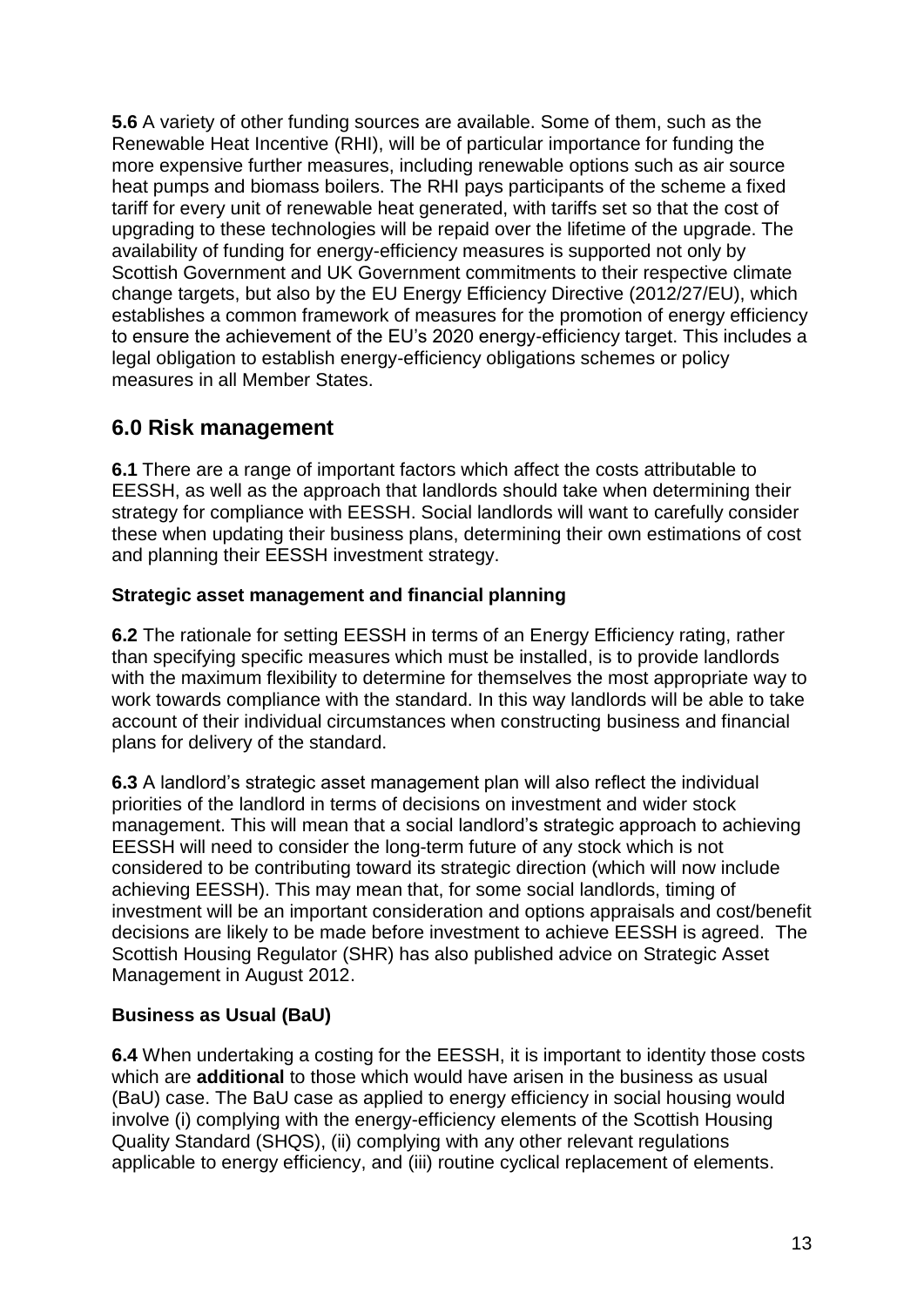**6.5** With respect to (ii), the regulation of the energy efficiency of boilers is of particular importance in the context of EESSH. Even in the absence of EESSH, boilers would need to be replaced as they come to the end of their working life, and the replacement boiler would have to comply with relevant regulations. For example, since 2010, new gas boilers have had to meet the same level of energy efficiency that has been modelled when setting EESSH ratings. If a boiler life of 10-15 years is assumed, then over the decade to 2020 (the date of attaining EESSH), two-thirds to 100% of relevant boiler upgrades would have to be undertaken even in the absence of the EESSH, and some boilers compliant with the 2010 standards are likely to have been installed in the stock even before 2010. Thus by 2020 almost all boilers would either have been upgraded to the relevant standard or be within a few years of being upgraded.

**6.6** As with all its regulatory functions the Scottish Housing Regulator will take a proportionate approach to monitoring EESSH, and expects that social landlords have a robust approach to asset management planning. Where these plans show a commitment to replacing the boilers shortly after the 2020 target date as part of a life-cycle approach to asset management, social landlords will not be forced to incur new costs by unnecessarily accelerating carefully planned investment cycles. Similarly to the above, the cyclical replacement of windows would also have occurred without the introduction of EESSH. It should be borne in mind that replacement windows account for a significant share of the total estimated cost of EESSH compliance. Where landlords have robust replacement programmes it is also anticipated that landlords would not be expected to incur new costs by unnecessarily accelerating these programmes if the replacement date is shortly after the 2020 target date. If social landlords decide to make use of these provisions they need to ensure they keep good records of the reasons behind the decision and be prepared to explain, if required by the Scottish Housing Regulator, why a property or group of properties cannot be brought up to the EESSH by 31 December 2020.

## **Temporary exemptions from the EESSH**

**6.7** In line with the SHQS, it is proposed that, in what should be a small proportion of cases, landlords will be able to use temporary exemptions from meeting the EESSH minimum ratings. This includes, from 2017, circumstances where landlords, despite all reasonable efforts, cannot access external funding to pay for a measure necessary to achieve the EESSH. In addition, properties for which landlords currently claim exemptions and abeyances under Element 35 of SHQS are likely to remain eligible for exemption from the EESSH, subject to the SHQS exemptions and abeyances guidance. It must be stressed that as per standard SHQS practice, exemptions must be kept continually under review, since changes in technology, funding streams and legal parameters will allow dwellings which were previously exempt to become compliant. Guidance on temporary exemptions from the EESSH can be found on the EESSH website [here.](http://www.energyefficientsocialhousing.org/)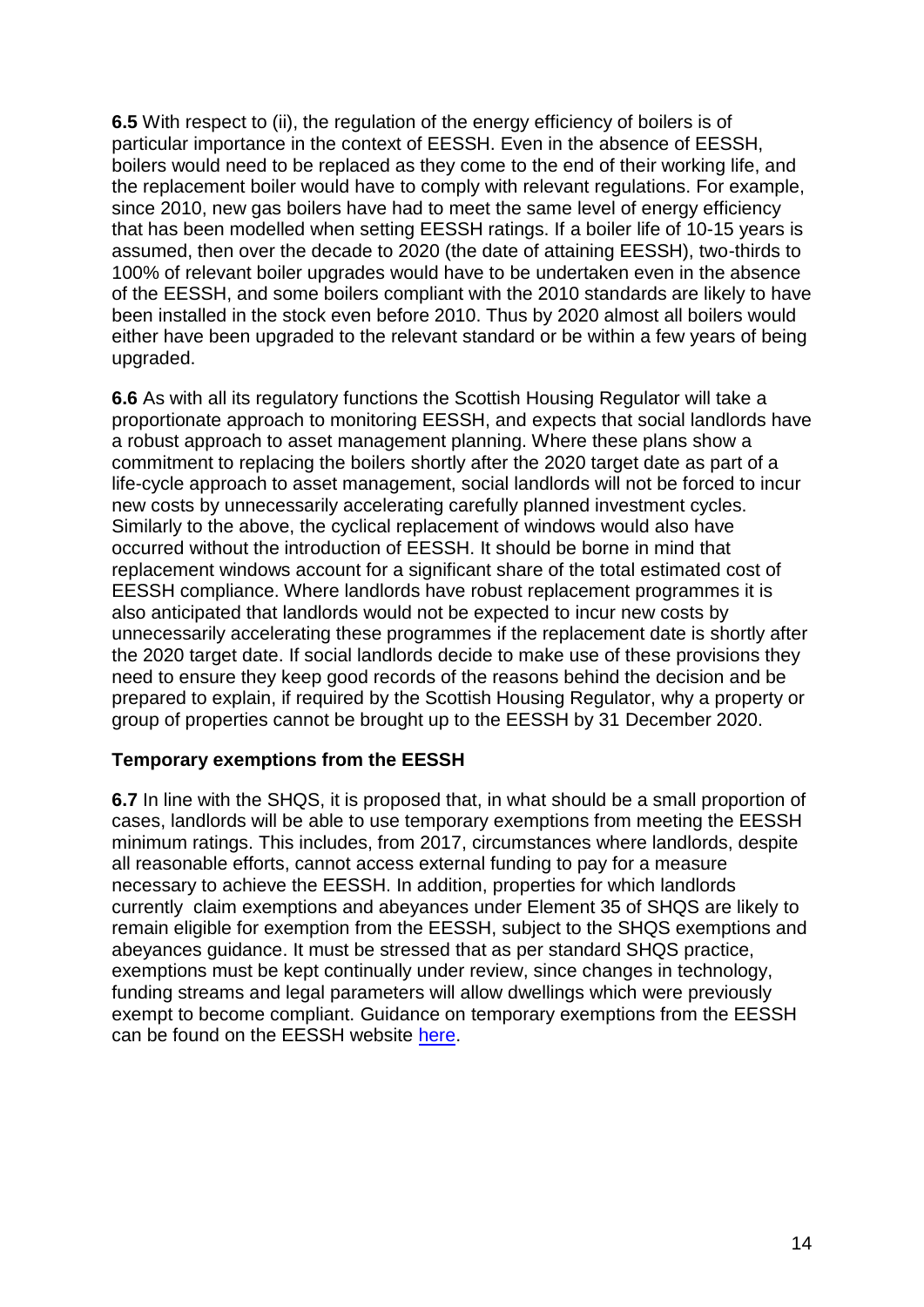# **7.0 Review of the EESSH**

**7.1** It is proposed that there will be a review of EESSH in 2017. It is acknowledged that a review period is prudent to enable a further consideration of the cost assumptions and the potential risks to landlords in achieving the standard, taking account of progress to date and the availability in practice of expected funding streams while also enabling further consideration of progress toward the 2020 milestone. The outcome of the review will inform future decisions on the terms of the EESSH, including whether milestones remain achievable and the setting of any further milestones beyond 2020.

**7.2** The proposed date for the review is based on the following considerations:

- The full impacts of the changes made by the UK Government to ECO will be clear. The review group will thus be in a position to confirm whether the funding streams necessary to attain EESSH are working as expected.
- Findings from the Scottish Government's HEEPS, which is designed to  $\bullet$ work alongside ECO, will inform learning.
- Monitoring information on progress with EESSH will be available from all social landlords beginning in 2015/16. The impact of the UK Government's welfare reforms on social landlord finances will be clearer.
- It will allow enough time for landlords to respond to any revisions to EESSH in time for the first milestone of 2020.
- It will provide a reasonable time frame for landlords to plan for any further milestones to be set beyond 2020 in order to meet targets on Climate Change and in addressing Fuel Poverty.

# **8.0 Regulation**

**8.1** The Scottish Housing Regulator will monitor compliance with the EESSH following support expressed for this role from the EESSH consultation. Social landlords will be required to collect robust data on their progress in delivering the EESSH and to provide the SHR with proportionate annual information on compliance from 2015/16. It is also proposed that the EESSH will form part of the Social Housing Charter when it is reviewed, currently scheduled for 2017. Further details of the SHR"s approach to regulating the EESSH can be found on their website [here.](http://www.scottishhousingregulator.gov.uk/)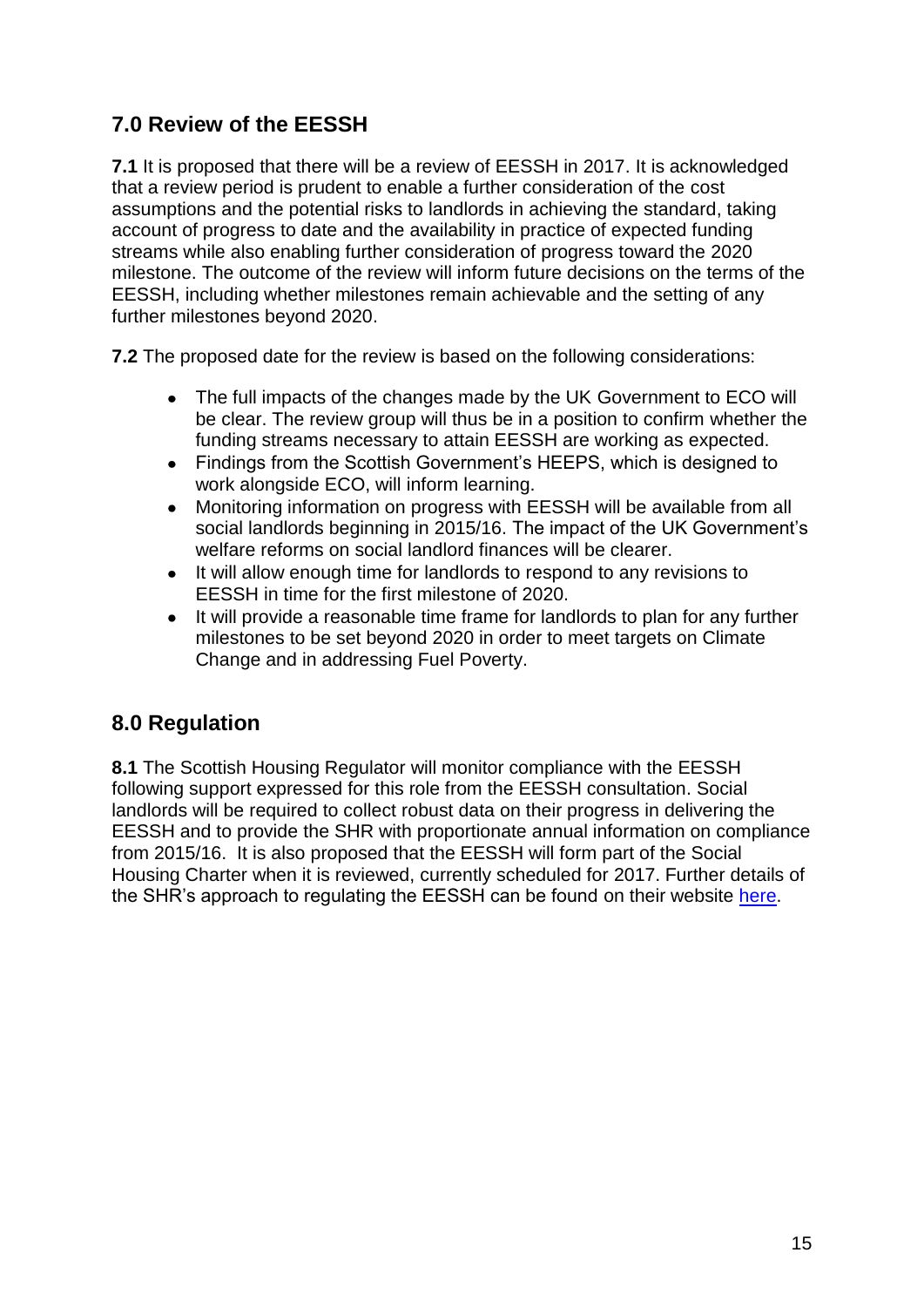# **9.0 Further Advice for landlords and tenants**

**9.1** The Scottish Government and stakeholders have developed a dedicated EESSH website to help support landlords and provide further advice and information to tenants. The website contains a comprehensive range of publications, information and links.

**9.2** A Tenants' guide is available in a downloadable format [here.](http://www.energyefficientsocialhousing.org/) The EESSH website has a dedicated tenants" area, where tenants can see what the relevant rating for their property would be. Benefits to tenants from having a more insulated home are also listed. To assist social landlords, sample text to explain EESSH is available, which social landlords may wish to use for tenants' newsletters.

**9.3** The Scottish Government has an Energy Efficiency budget for the provision of energy efficiency advice to support landlords, tenants and owner occupiers. Advice is delivered by Energy Savings Scotland Advice Centres (ESSACs) managed by the Energy Saving Trust (EST).

**Scottish Government March 2014**